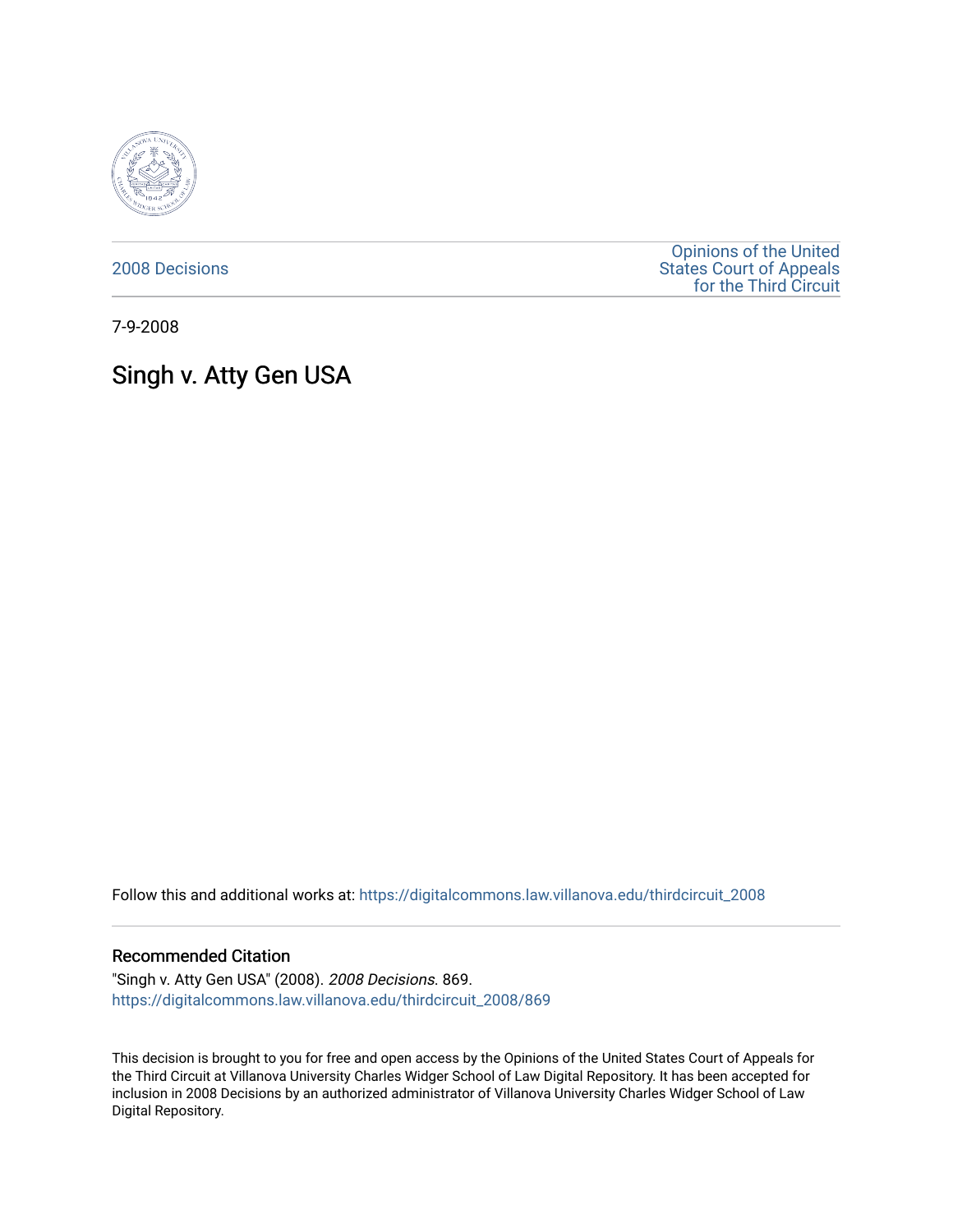## NOT PRECEDENTIAL

# UNITED STATES COURT OF APPEALS FOR THE THIRD CIRCUIT

No. 06-4412

\_\_\_\_\_\_\_\_\_\_\_\_

### JAGSIR SINGH,

Petitioner

v.

ATTORNEY GENERAL OF THE UNITED STATES,

Respondent

On Petition for Review from an Order of the Board of Immigration Appeals (Board No. A93-457-029) Immigration Judge: Mirlande Tadal

\_\_\_\_\_\_\_\_\_\_\_\_

Submitted Under Third Circuit LAR 34.1(a) April 18, 2008

Before: SCIRICA, *Chief Judge*, AMBRO and FISHER, *Circuit Judges*.

(Filed: July 9, 2008) \_\_\_\_\_\_\_\_\_\_\_\_

# OPINION OF THE COURT

FISHER, *Circuit Judge*.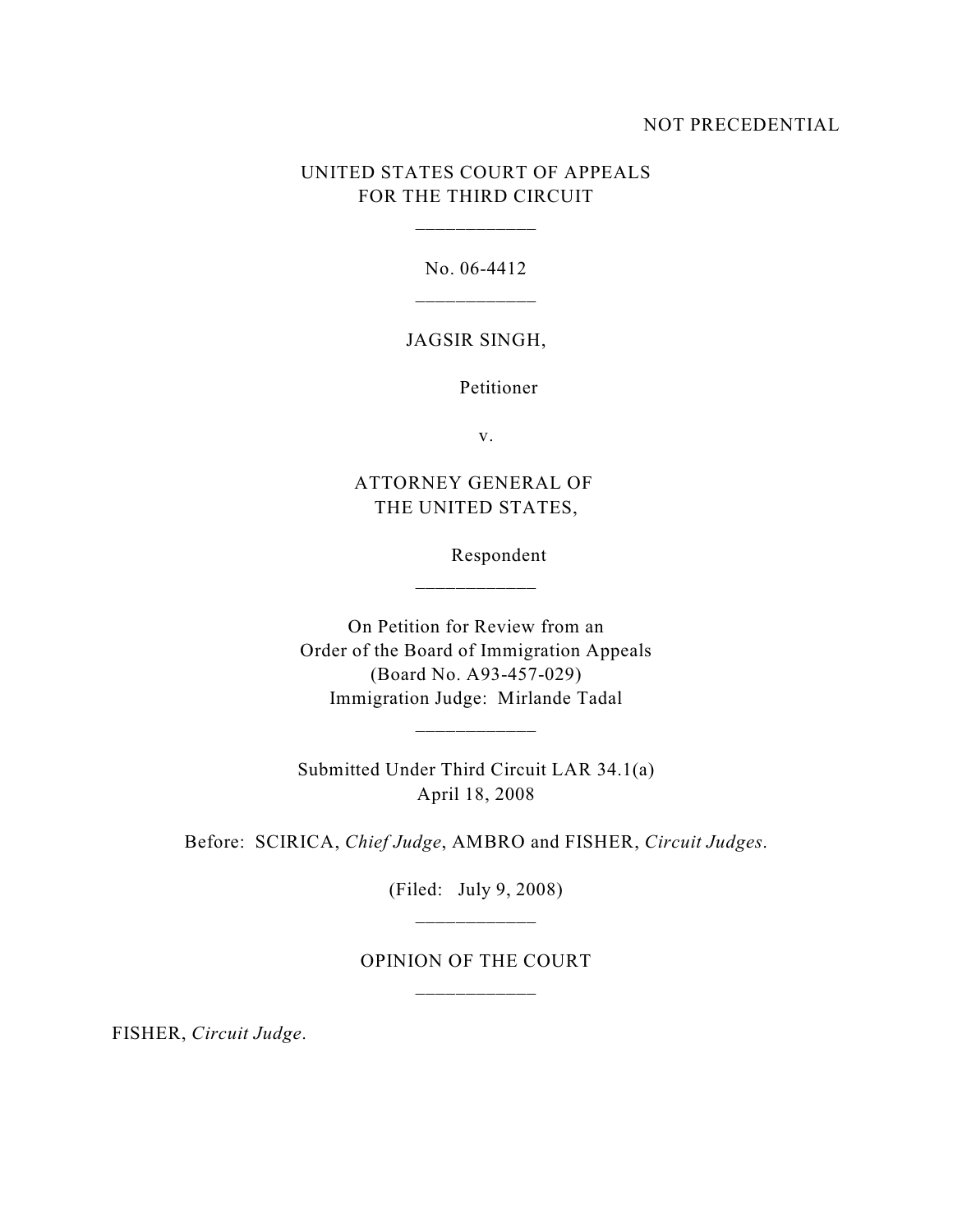Jagsir Singh is a native and citizen of India. He petitions for review of a final order of the Board of Immigration Appeals (BIA) affirming the decision of an Immigration Judge (IJ) denying him reentry into the United States and ordering his removal. The main issue before us is whether Singh possessed valid documentation precluding his removal. Because we conclude that Singh was not in possession of such documents, we will deny the petition for review.

I.

We write exclusively for the parties, who are familiar with the factual context and legal history of this case. Therefore, we will set forth only those facts necessary to our analysis.

After living in the United States for several years, on September 25, 2005, Singh filed an Application for Status as a Temporary Resident (Form I-687) under the Immigration and Nationality Act (INA) § 245A, 8 U.S.C. § 1255a. On November 9, 2005, the Department of Homeland Security (DHS) issued Singh an authorization for advance parole (Form I-512), which conditionally allowed him reentry into the United States to pursue his Form I-687. Six days later, DHS sent a letter to Singh's attorney notifying him of its intent to deny Singh's Form I-687 if additional documentation required by INA § 245A was not presented within 30 days. Receiving no response from Singh, DHS sent a Notice of Decision to Singh's attorney on January 30, 2006 denying Singh's Form I-687 application, which stated, inter alia: "Any Employment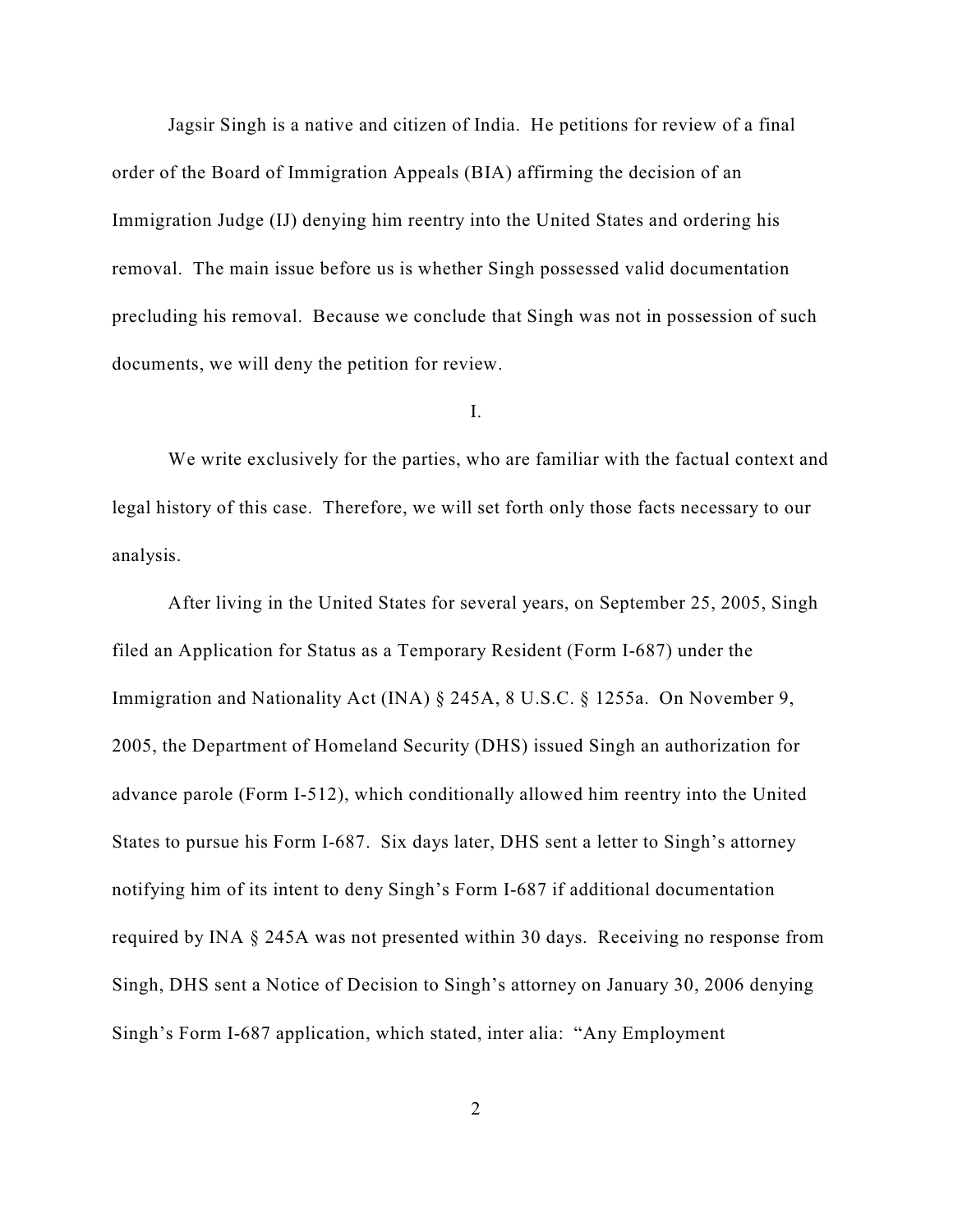Authorization Documents and/or I-512 Travel Documents already approved based upon your pending I-687 application are hereby revoked."

Apparently believing that his Form I-512 remained in effect, Singh left the United States and went back to India on February 15, 2006. Upon his return on April 15, 2006, DHS initiated removal proceedings against him by issuing a Notice to Appear (NTA), charging him as inadmissable under INA  $\S 212(a)(7)(A)(i)(I)$ , 8 U.S.C.

 $§ 1182(a)(7)(A)(i)(I)$ , for failing to produce valid entry documentation. According to Singh, he filed a motion to "reopen" his Form I-687 with DHS, though exactly when he filed it remains a mystery. *See* note 2, *infra*.

At the removal hearing before the IJ, Singh denied DHS's charge, claiming that neither he nor his attorney ever received notification stating that DHS had intended to deny his Form I-687 in November 2005 or that DHS had in fact denied it in January 2006. However, the IJ disbelieved Singh and ruled that the denial automatically voided his employment authorization and travel documents, thereby subjecting him to removal. Singh appealed to the BIA, which affirmed. Singh's timely petition for review followed.<sup>1</sup>

#### II.

We uphold the BIA's factual findings unless the evidence compels a contrary conclusion. *Abdille v. Ashcroft*, 242 F.3d 477, 483-84 (3d Cir. 2001) (citing *INS v. Elias-*

<sup>&</sup>lt;sup>1</sup>On January 31, 2007, we issued an order that, inter alia, denied Singh's motion to compel DHS's submission of a full and complete administrative record. Insofar as Singh reasserts that argument in his merits brief, we will not revisit it.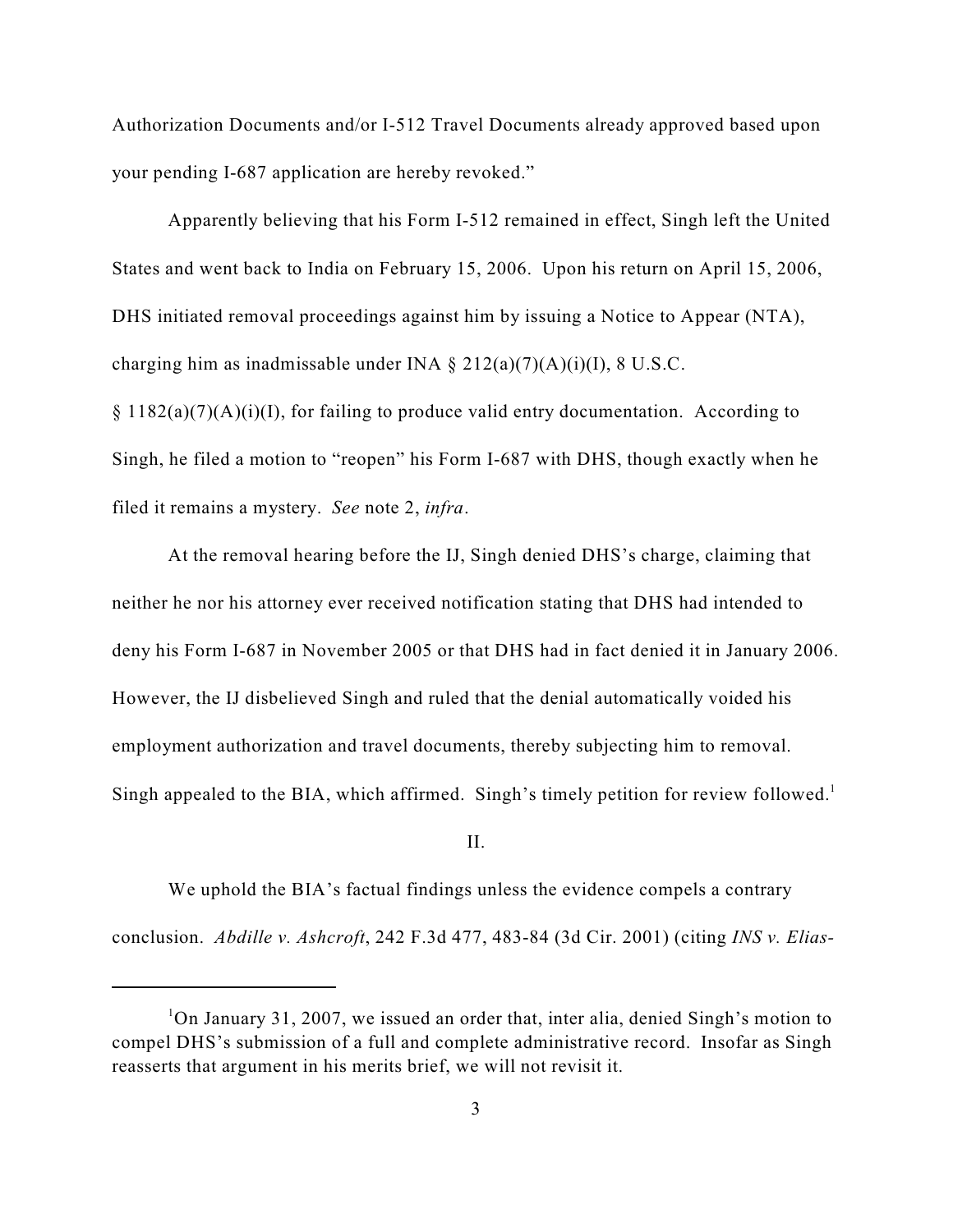*Zacarias*, 502 U.S. 478, 481 & n.1 (1992)). "[W]e review the BIA's legal determinations *de novo*, subject to established principles of deference." *Wang v. Ashcroft*, 368 F.3d 347, 349 (3d Cir. 2004).

Addressing each of Singh's arguments, we first reject the argument that he possessed valid reentry documents. Because DHS's January 30, 2006 Notice of Decision denied Singh's Form I-687 application before he departed the United States for India, the regulations excusing valid reentry documentation are inapplicable because they apply only to applications that are then pending. *See* 8 C.F.R. § 245a.2(k)(1). None of the Legal Immigration and Family Equity Act (LIFE Act) provisions that Singh cites changes that result. *See id.* § 245a.13(a) (protecting applicants only "until a final determination on his or her application has been made"); *id.* § 245a.13(e) (protecting only applicants who "[t]ravel while the application is pending"). Further, although the temporary resident status regulations do not squarely answer this question, the regulations covering applications for permanent resident status state that "[i]f the adjustment application of an individual granted advance parole is subsequently denied the individual will be treated as an applicant for admission, and subject to the provisions of section 212 and 235 of the [INA]." *Id.* § 245.2(a)(4)(ii)(A); *accord id.* § 245.2(a)(4)(ii)(B). Therefore, we do not believe that Singh may resort to DHS's November 5, 2005 advance parole authorization to trump its subsequent letter of intent to deny his application for temporary resident status and the actual Notice of Decision to deny.

4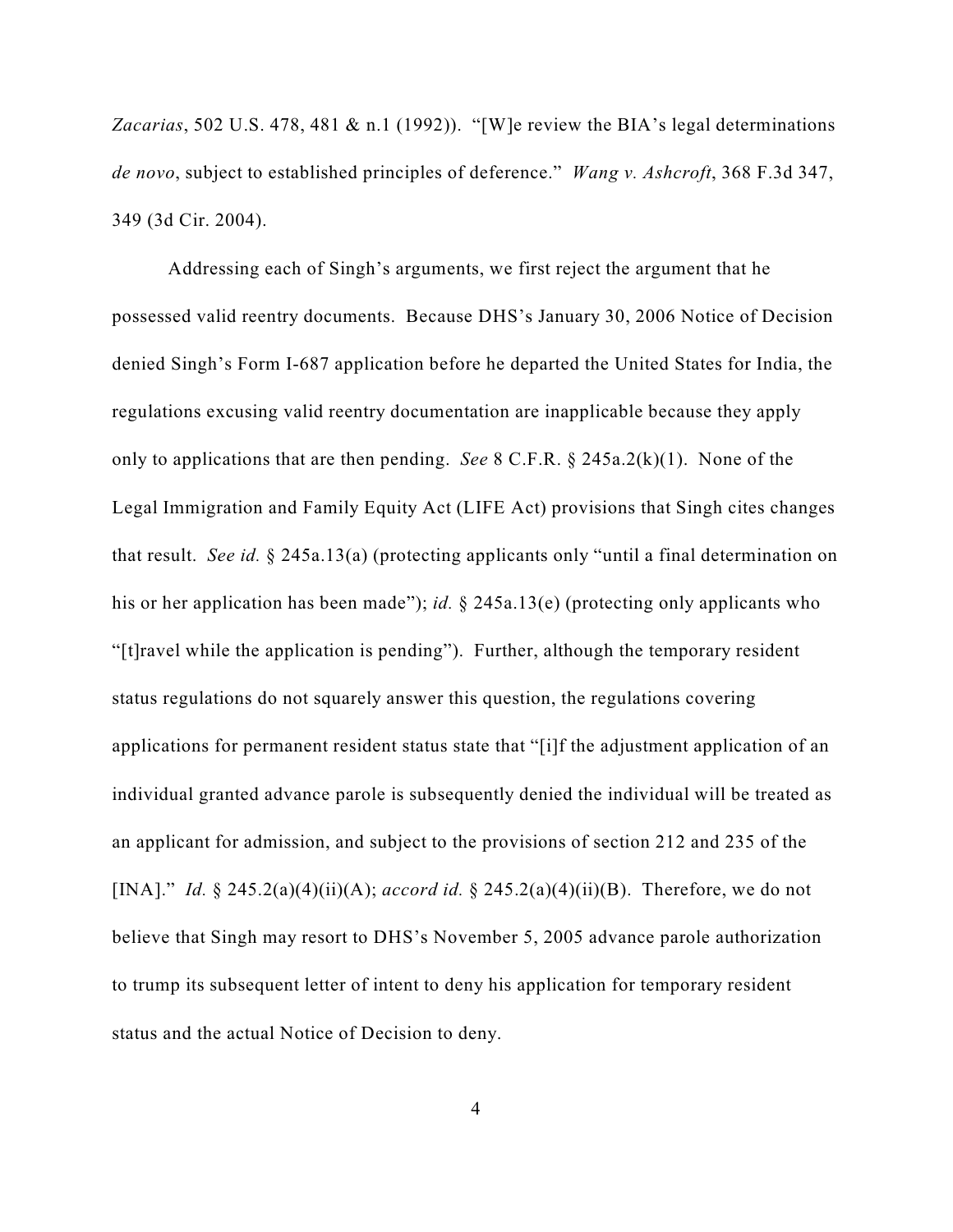This is especially true when substantial evidence shows that Singh's attorney received these subsequent notices before Singh departed for India on February 15, 2006. *See Bejar v. Ashcroft*, 324 F.3d 127, 131 (3d Cir. 2003) ("[T]he regulations make clear that when an alien is represented, service on the alien's attorney constitutes notice to the alien."). In sum, once DHS sent his attorney its January 30, 2006 Notice of Decision, (1) Singh's Form I-687 application was no longer "pending"; (2) Singh became subject to INA § 212(a)(7)(A)(i)(I), 8 U.S.C. § 1182(a)(7)(A)(i)(I), anew; and (3) Singh could no longer rely on the revoked Form I-512 as a valid entry document.

Second, with respect to his alleged motion to reopen, even assuming arguendo that Singh did in fact file such a motion, it would not have altered his status. Unlike motions to reopen filed with the BIA or the IJ, a motion to reopen a Form I-687 denial filed with DHS cannot be considered. 8 C.F.R. § 245a.2(q) ("Motions to reopen a proceeding or reconsider a decision shall not be considered under this part.").<sup>2</sup>

Finally, we reject Singh's various due process-type arguments. Even assuming arguendo that Form I-512 must provide a warning to the alien that he would be subject to removal if his Form I-687 application is denied before he departs, we find that the

<sup>&</sup>lt;sup>2</sup>Singh also claims that the NTA constituted selective prosecution. We find no factual basis whatsoever for this argument. Indeed, Singh's brief states that DHS "should have refrained to issue the [NTA] as to do so would be improvident as the Petitioner's motion to reopen had been filed . . . ." But this statement is contradicted by Singh's attorney's testimony before the IJ that he filed the motion to reopen on May 8, 2006, which was after the NTA's date of April 15, 2006.